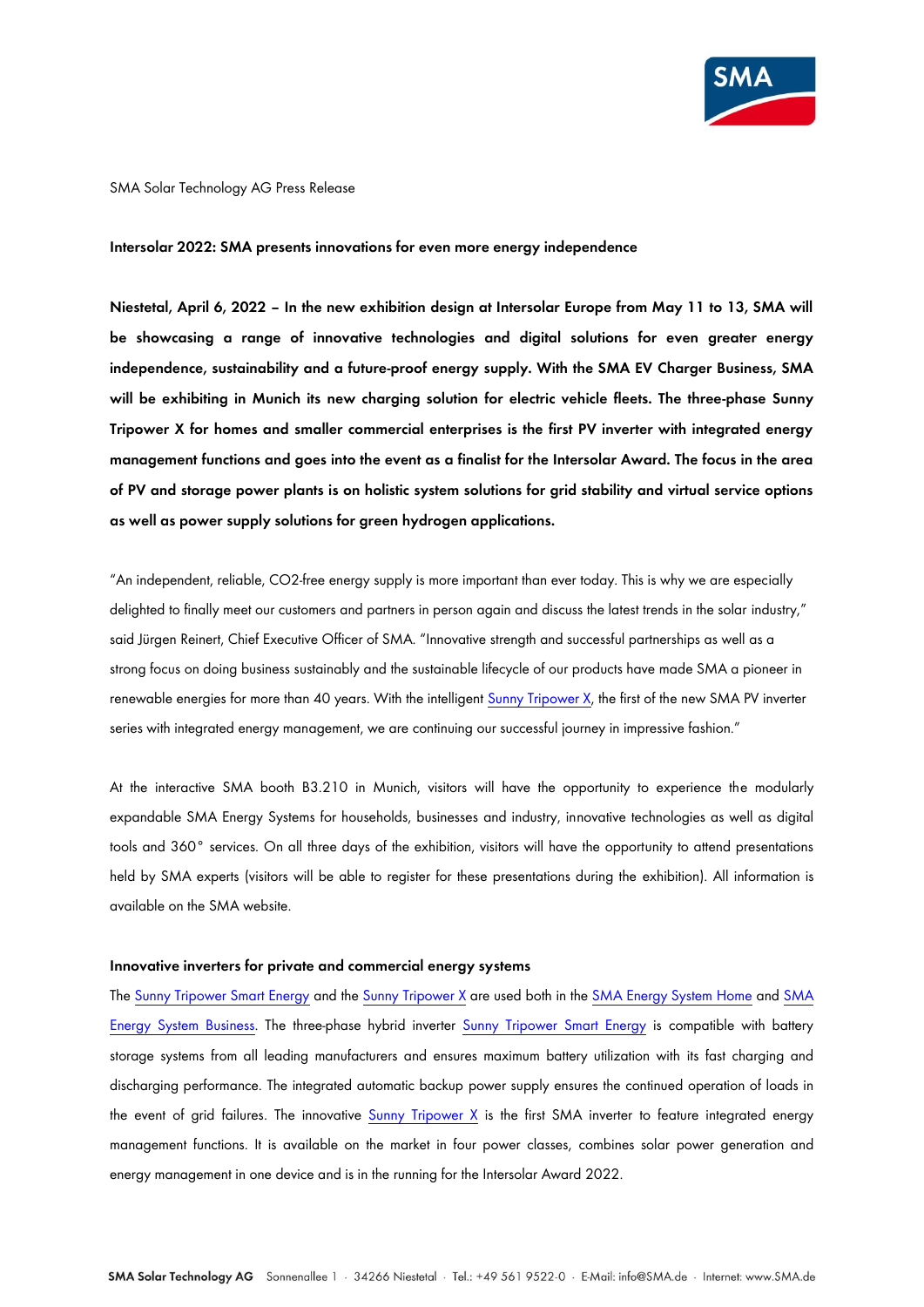

#### **The new SMA EV Charger Business supplies vehicle fleets with solar energy**

In Munich, SMA will be unveiling its new range of charging solutions for electric vehicle fleets. The SMA EV Charger Business enables charging infrastructures for individual charging stations or entire charging parks and can be expanded at any time to include the SMA commercial storage system. A highlight for anyone who already drives an electric vehicle is the new SMA JOIN Charge app, which provides a pan-European overview of available charging stations. Electric vehicle drivers can be guided to the charging stations by their navigation system, charge up their vehicles, pay and view the bill. Users of the [SMA EV Charger](https://www.sma.de/en/products/e-mobility-charging-solutions/sma-ev-charger-74-22.html) benefit from price advantages. The app is first available in Germany.

#### **Green hydrogen: SMA shows turnkey solution**

For large solar and storage power plants, SMA presents holistic solutions for large PV and storage power plants with the [SMA Energy System Large Scale.](https://www.sma.de/en/industrial-systems/sma-energy-system-large-scale.html) The focus here is on the grid-forming characteristics of SMA solutions. They enable a 100 percent renewable energy supply and secure future-proof operation and thus investments in the long term. In the youngest business field Power-to-Gas, SMA presents the [SMA Electrolyzer Converter,](https://www.sma.de/en/industrial-systems/power-conversion-hydrogen-applications.html) a turnkey container solution for the production of green hydrogen for various industries - based on SMA's many years of expertise in the provision of direct current.

# **About SMA**

As a leading global specialist in photovoltaic and storage system technology, the SMA Group is setting the standards today for the decentralized and renewable energy supply of tomorrow. SMA's portfolio contains a wide range of efficient PV and battery inverters, holistic system solutions for PV and battery-storage systems of all power classes, intelligent energy management systems and charging solutions for electric vehicles and power-to-gas applications. Digital energy services as well as extensive services up to and including operation and maintenance services for PV power plants round off SMA's range. SMA inverters with a total output of more than 110 gigawatts have been installed in more than 190 countries worldwide. SMA's multi-award-winning technology is protected by around 1,700 patents and utility models. Since 2008, the Group's parent company, SMA Solar Technology AG, has been listed on the Prime Standard of the Frankfurt Stock Exchange (S92) and is listed in the SDAX index.

**SMA Solar Technology AG**

Sonnenallee 1 34266 Niestetal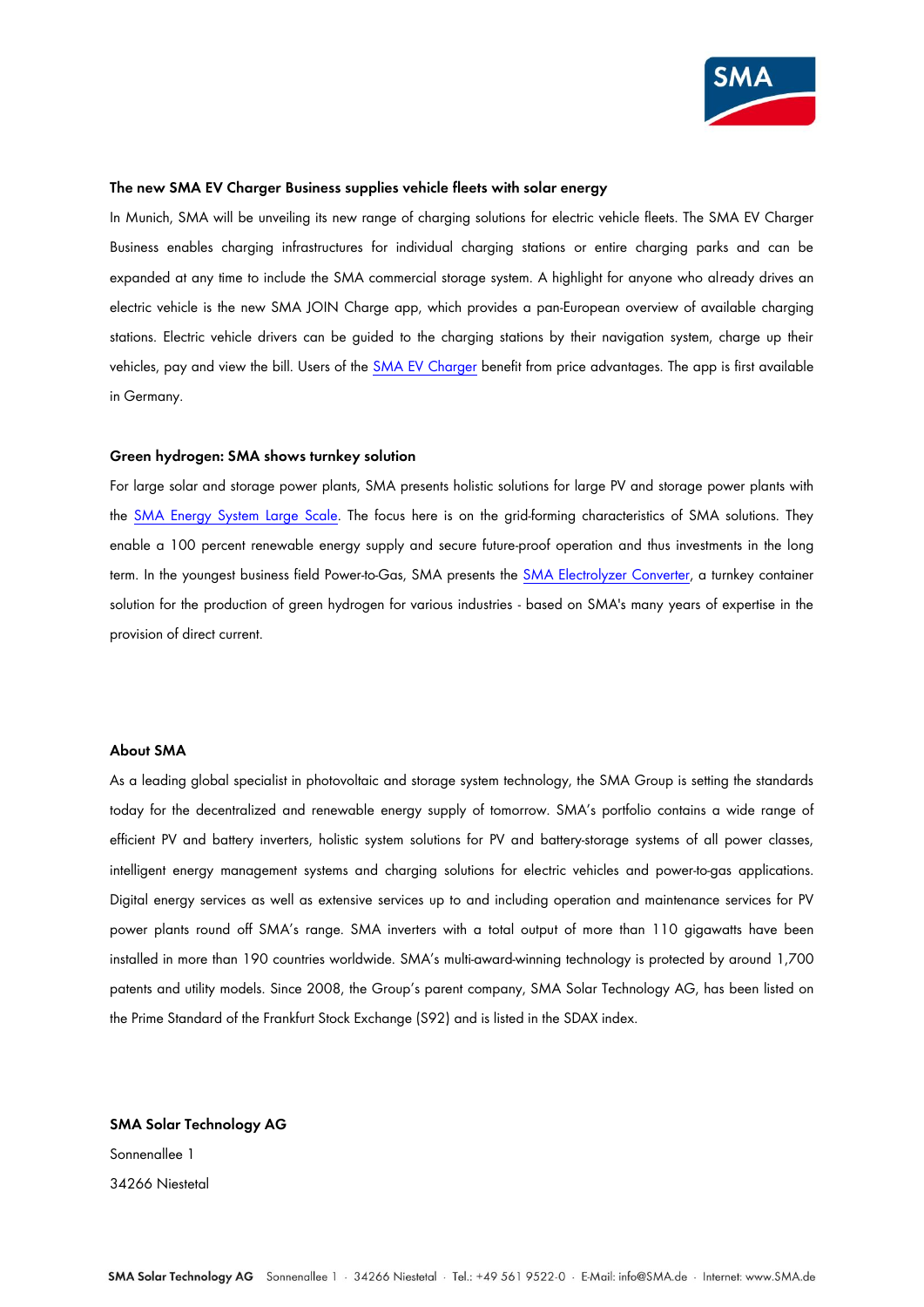

Germany

# **Head of Corporate Communications:**

Anja Jasper Tel. +49 561 9522-2805 Presse@SMA.de

### **Press Contact:**

Dagmar Buth-Parvaresh Press Relations Manager Tel. +49 561 9522-421414 Presse@SMA.de

### Disclaimer:

This press release serves only as information and does not constitute an offer or invitation to subscribe for, acquire, hold or sell any securities of SMA Solar Technology AG (the "Company") or any present or future subsidiary of the Company (together with the Company, the "SMA Group") nor should it form the basis of, or be relied upon in connection with, any contract to purchase or subscribe for any securities in the Company or any member of the SMA Group or commitment whatsoever. Securities may not be offered or sold in the United States of America absent registration or an exemption from registration under the U.S. Securities Act of 1933, as amended.

This press release can contain future-oriented statements. Future-oriented statements are statements which do not describe facts of the past. They also include statements about our assumptions and expectations. These statements are based on plans, estimations and forecasts which the Managing Board of SMA Solar Technology AG (SMA or company) has available at this time. Future-oriented statements are therefore only valid on the day on which they are made. Future-oriented statements by nature contain risks and elements of uncertainty. Various known and unknown risks, uncertainties and other factors can lead to considerable differences between the actual results, the financial position, the development or the performance of the corporation and the estimates given here. These factors include those which SMA has discussed in published reports. These reports are available on the SMA website at www.SMA.de. The company accepts no obligation whatsoever to update these future-oriented statements or to adjust them to future events or developments.